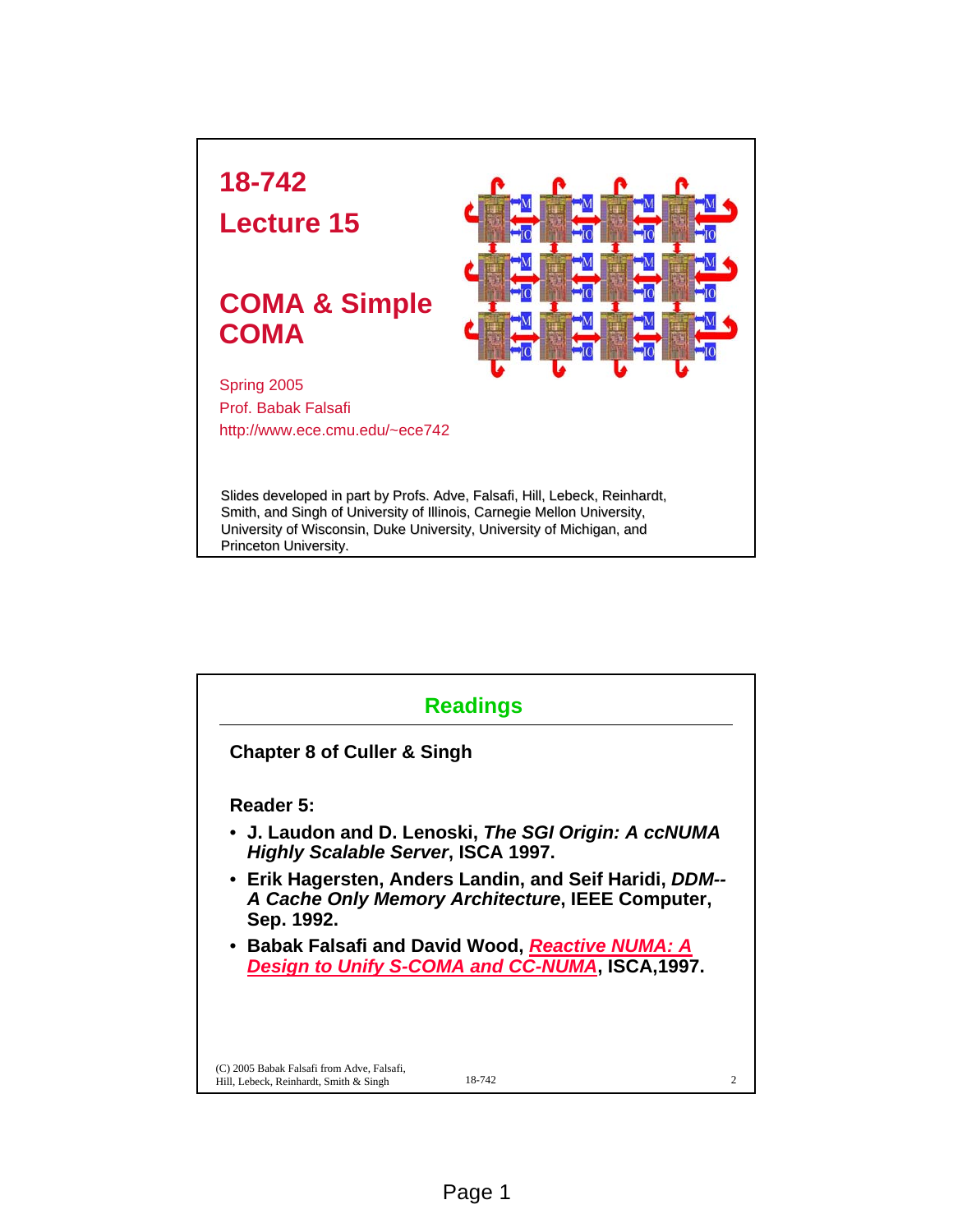

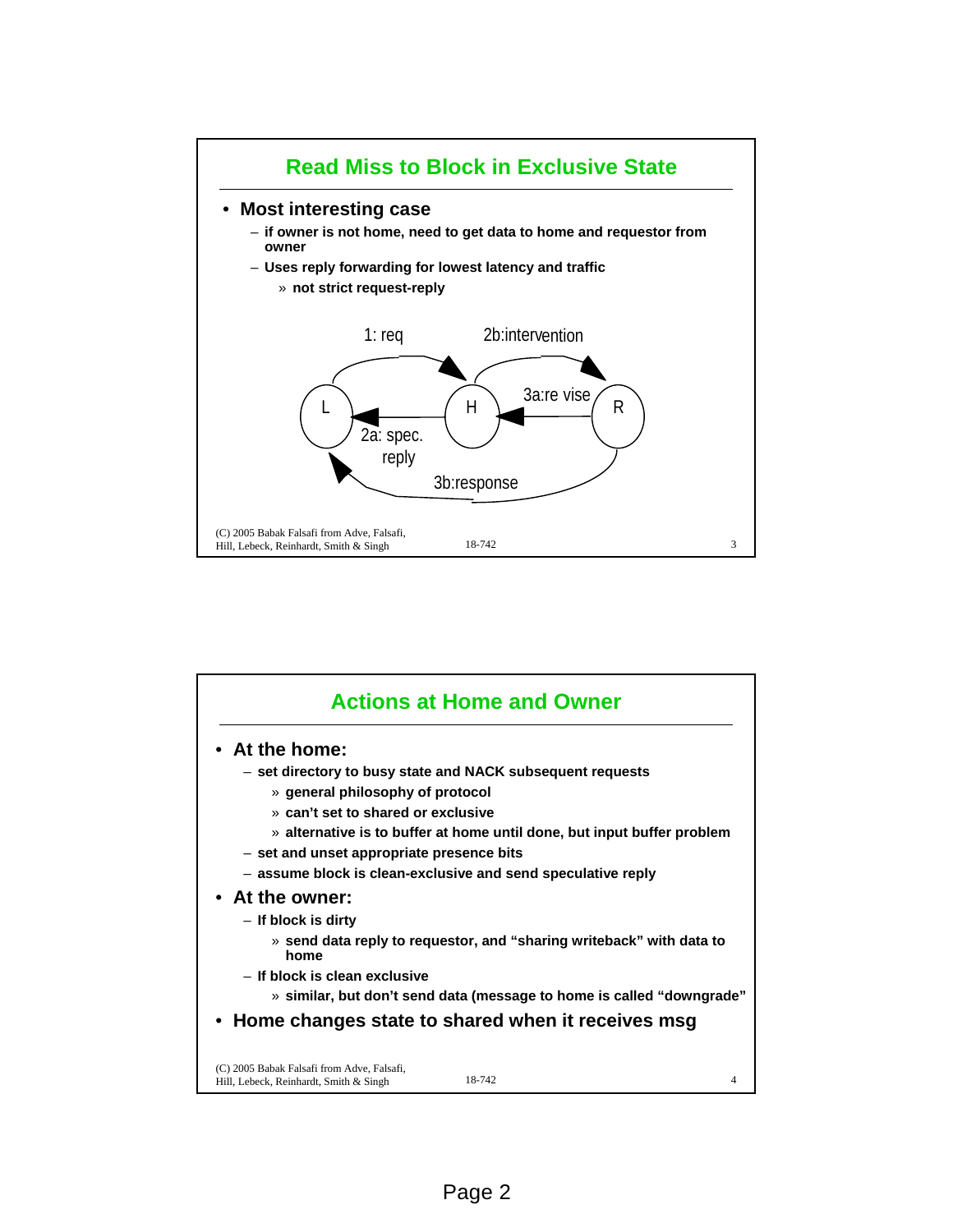

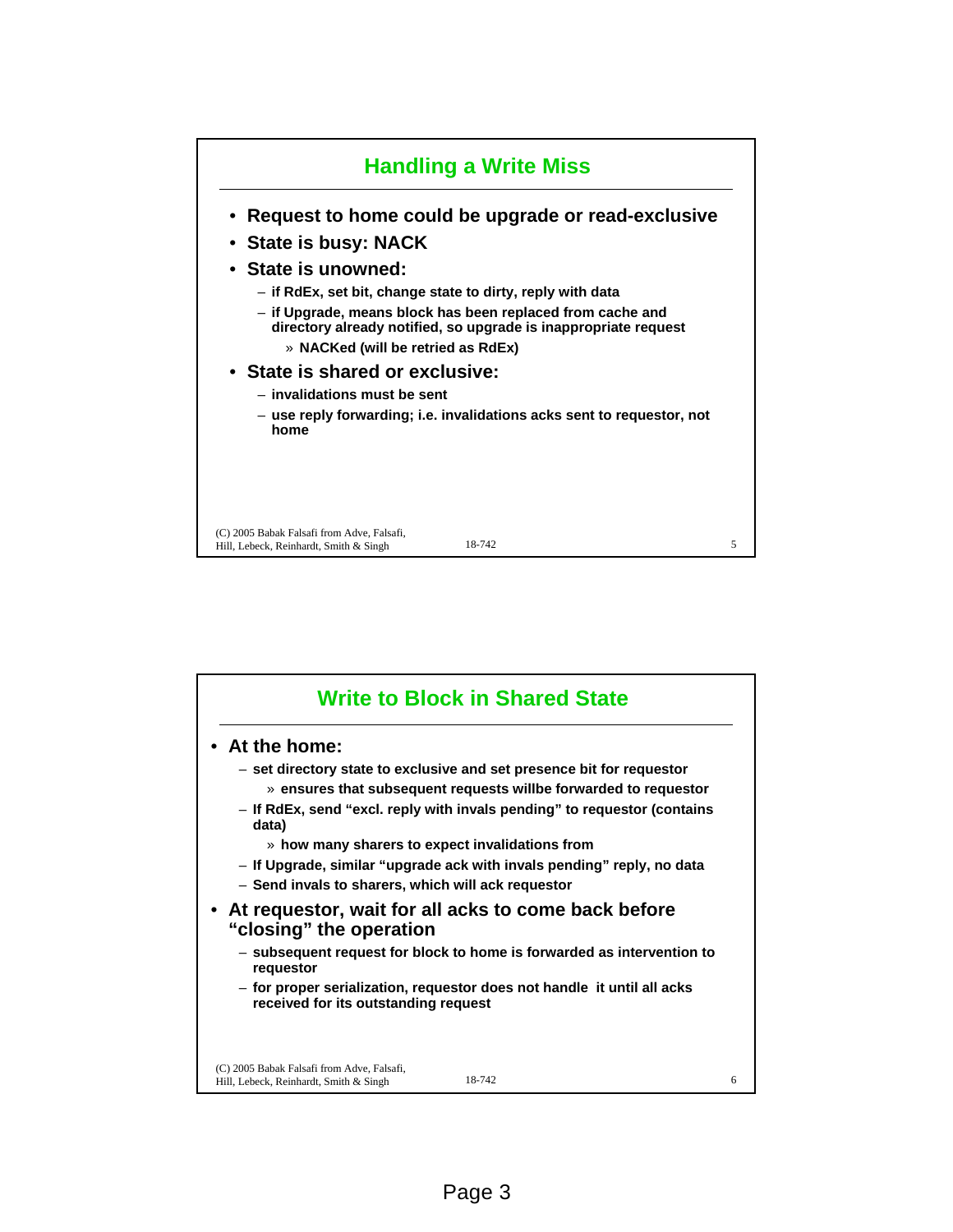

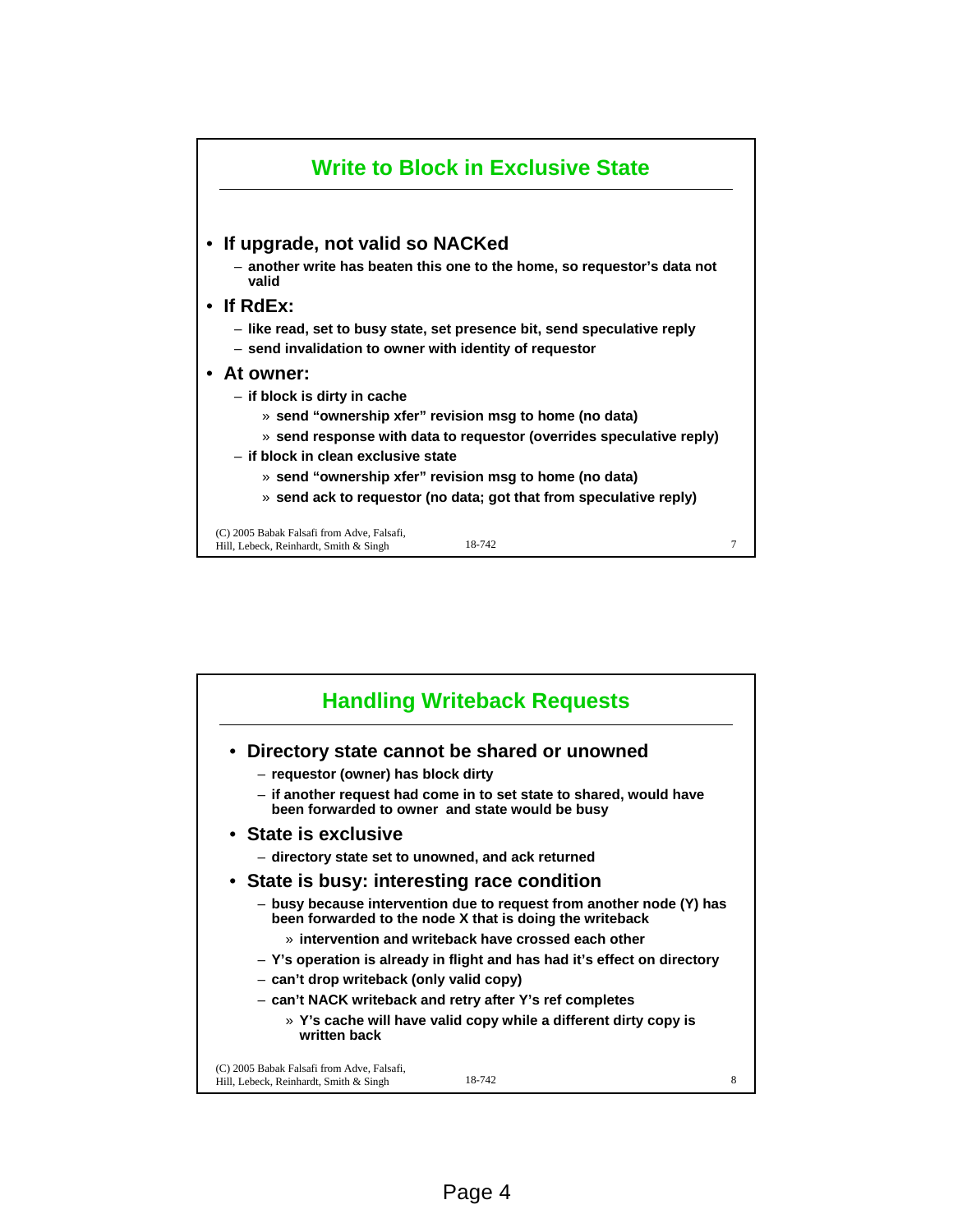

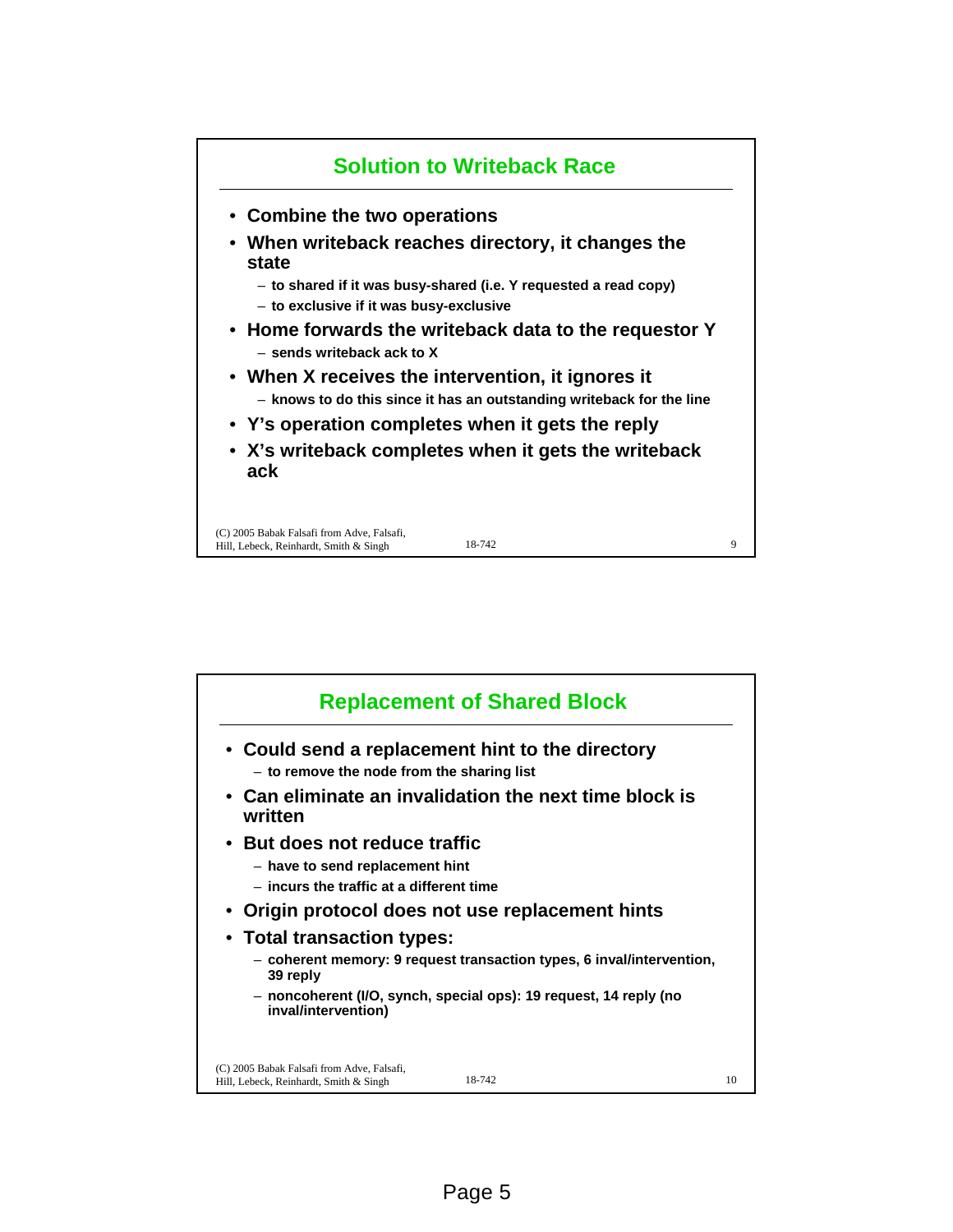

| <b>Review</b>                                                                        |        |    |  |
|--------------------------------------------------------------------------------------|--------|----|--|
| • Recall Part 1                                                                      |        |    |  |
| - Directory-Based Cache Coherence<br>- SGI Origin 2000 Case Study                    |        |    |  |
| • Basic Idea                                                                         |        |    |  |
| - Per-processor cache hierarchies                                                    |        |    |  |
| - Directory interleaved with memory                                                  |        |    |  |
| <b>But</b>                                                                           |        |    |  |
| - Limited capacity for replication                                                   |        |    |  |
| - High design & implementation cost                                                  |        |    |  |
| - Single hard-wired protocol                                                         |        |    |  |
| - Limitations of shared physical address space                                       |        |    |  |
|                                                                                      |        |    |  |
| (C) 2005 Babak Falsafi from Adve. Falsafi.<br>Hill, Lebeck, Reinhardt, Smith & Singh | 18-742 | 12 |  |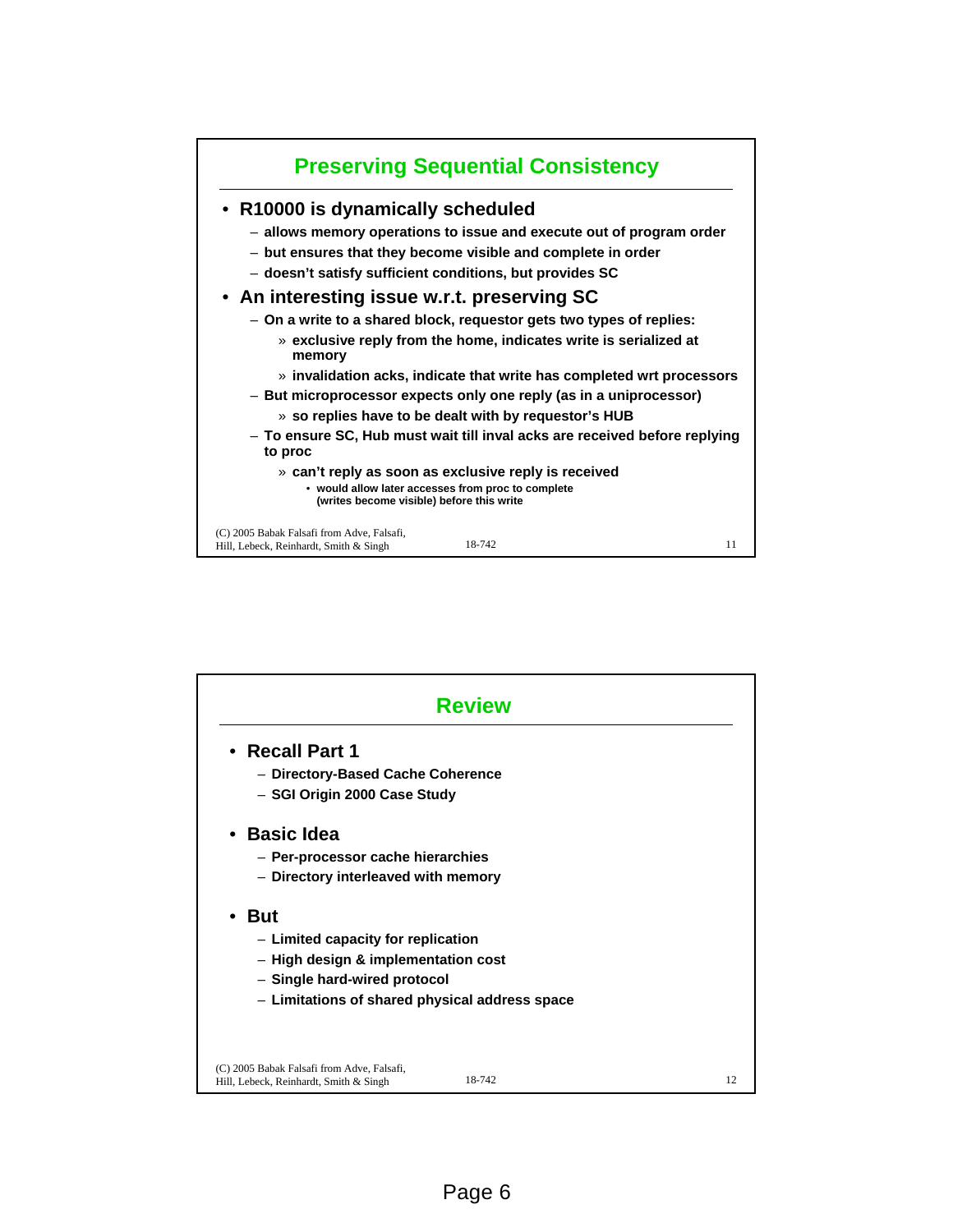

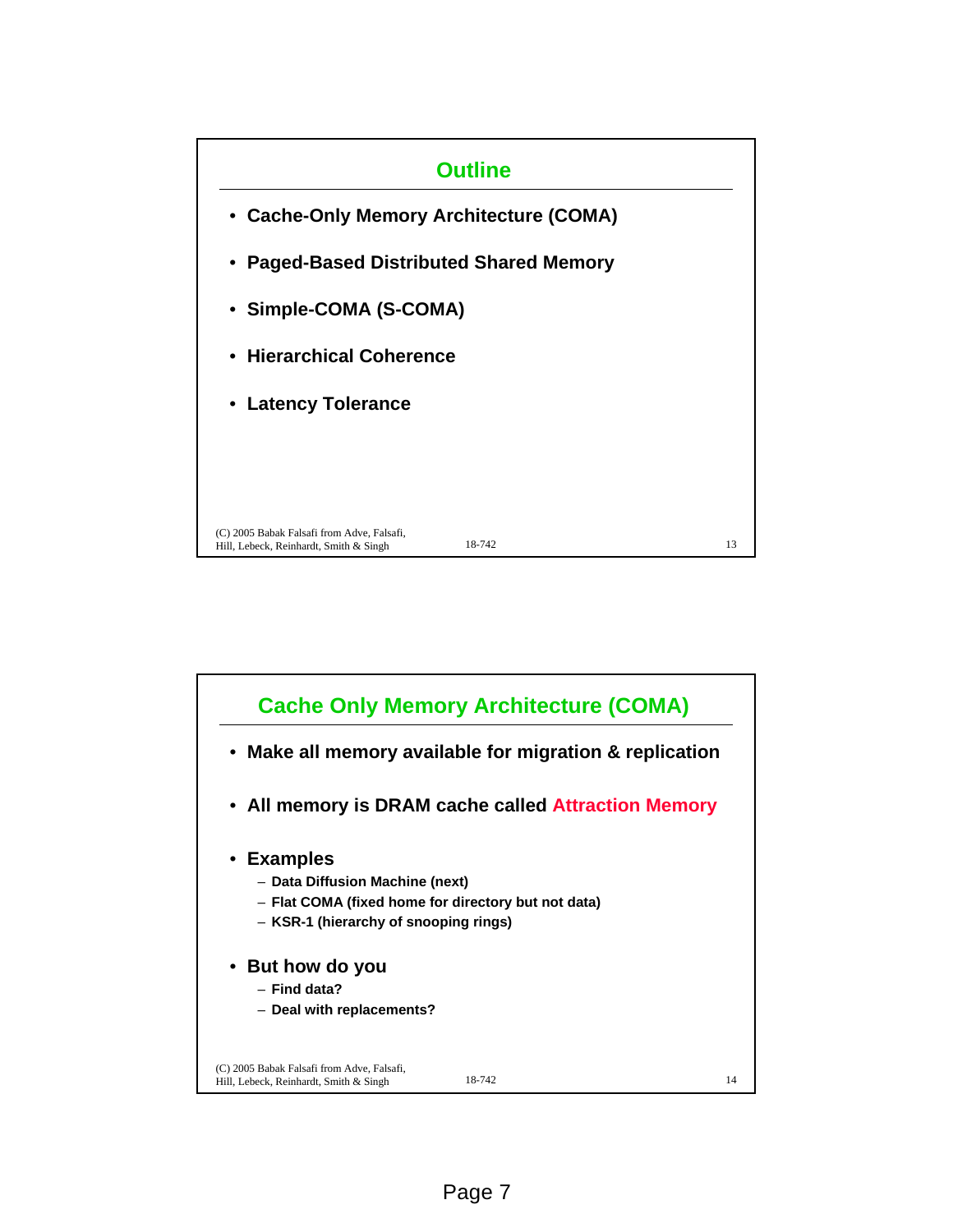

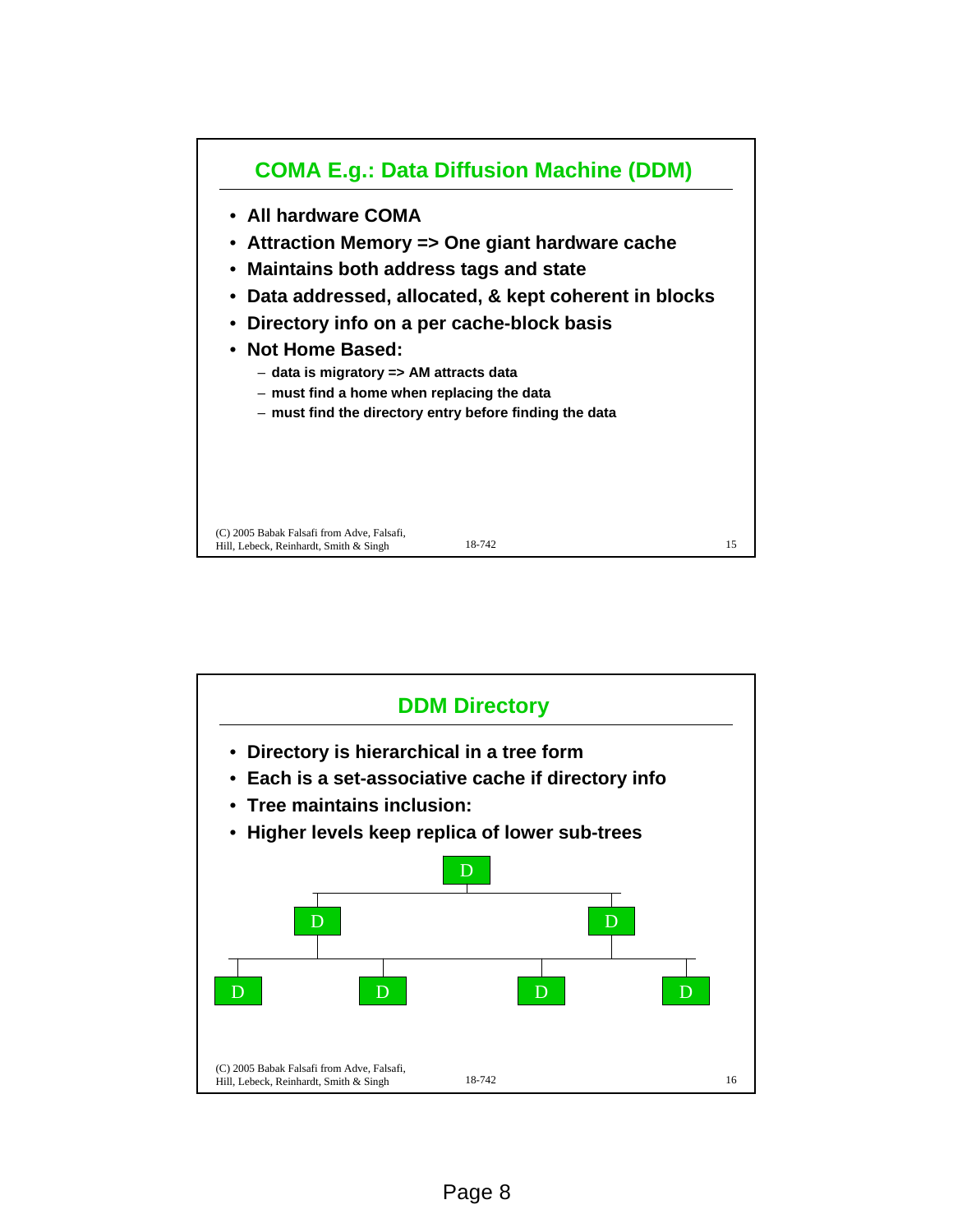

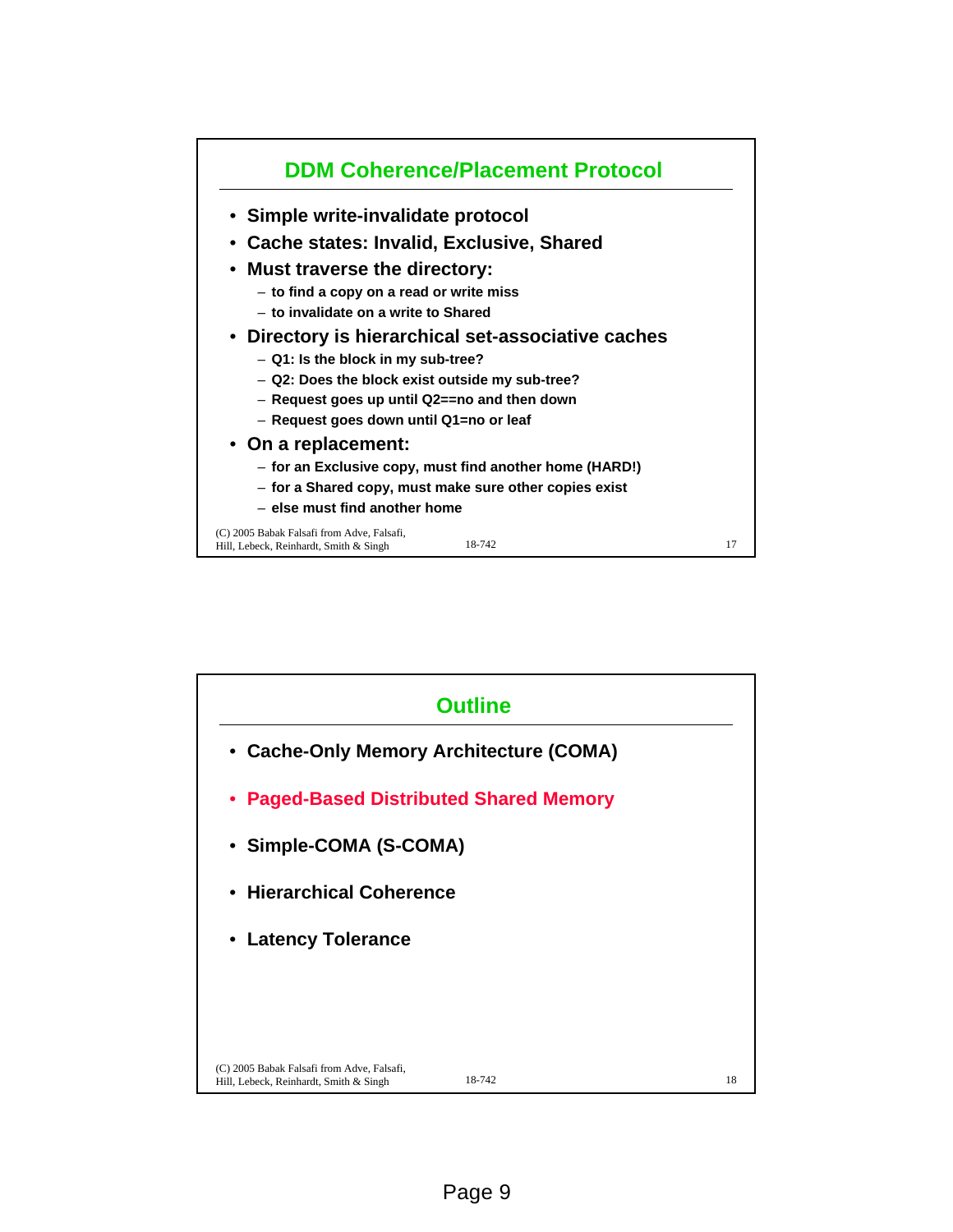

| <b>Example</b>                                                                                                                                   |        |    |
|--------------------------------------------------------------------------------------------------------------------------------------------------|--------|----|
| • P1 read virtual address x<br>• Page fault<br>• Allocate physical frame for page(x)<br>• Request page(x) from home(x)<br>• Set readable page(x) |        |    |
| Resume program<br>• Problems<br>- False-sharing<br>- Page fault overhead<br>• Advantages<br>- Software Coherence protocol<br>$-$ Low cost        |        |    |
| (C) 2005 Babak Falsafi from Adve, Falsafi,<br>Hill, Lebeck, Reinhardt, Smith & Singh                                                             | 18-742 | 20 |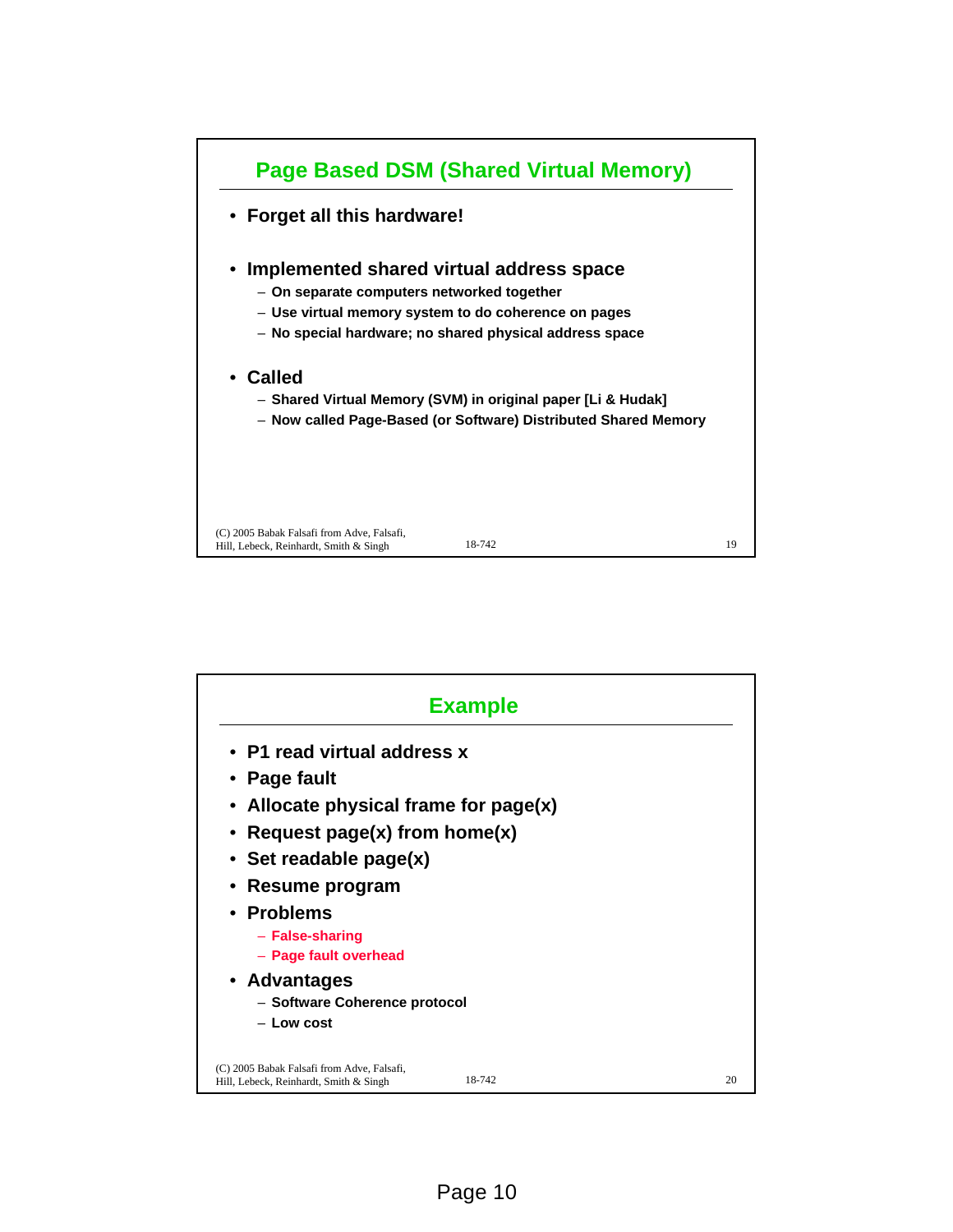

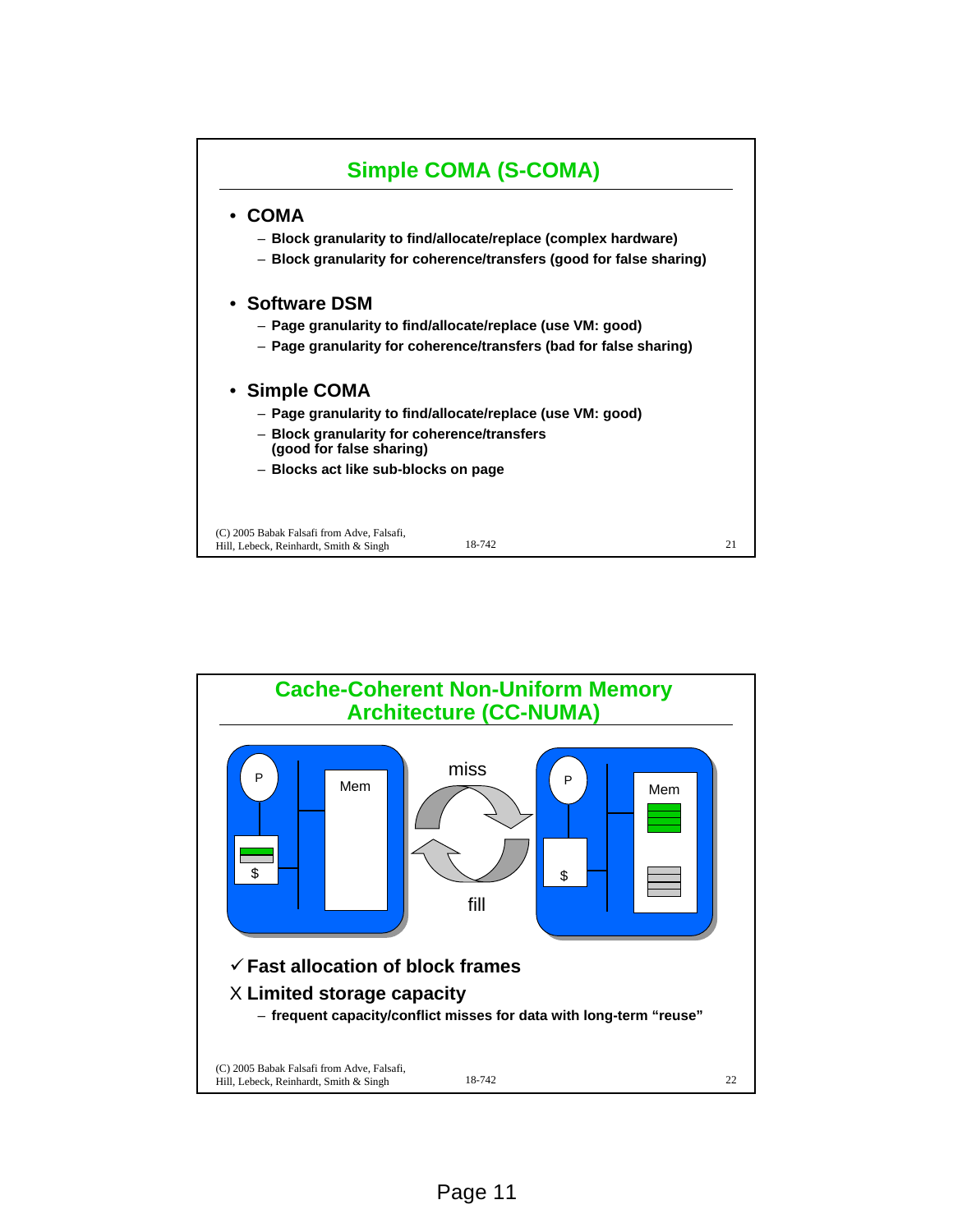

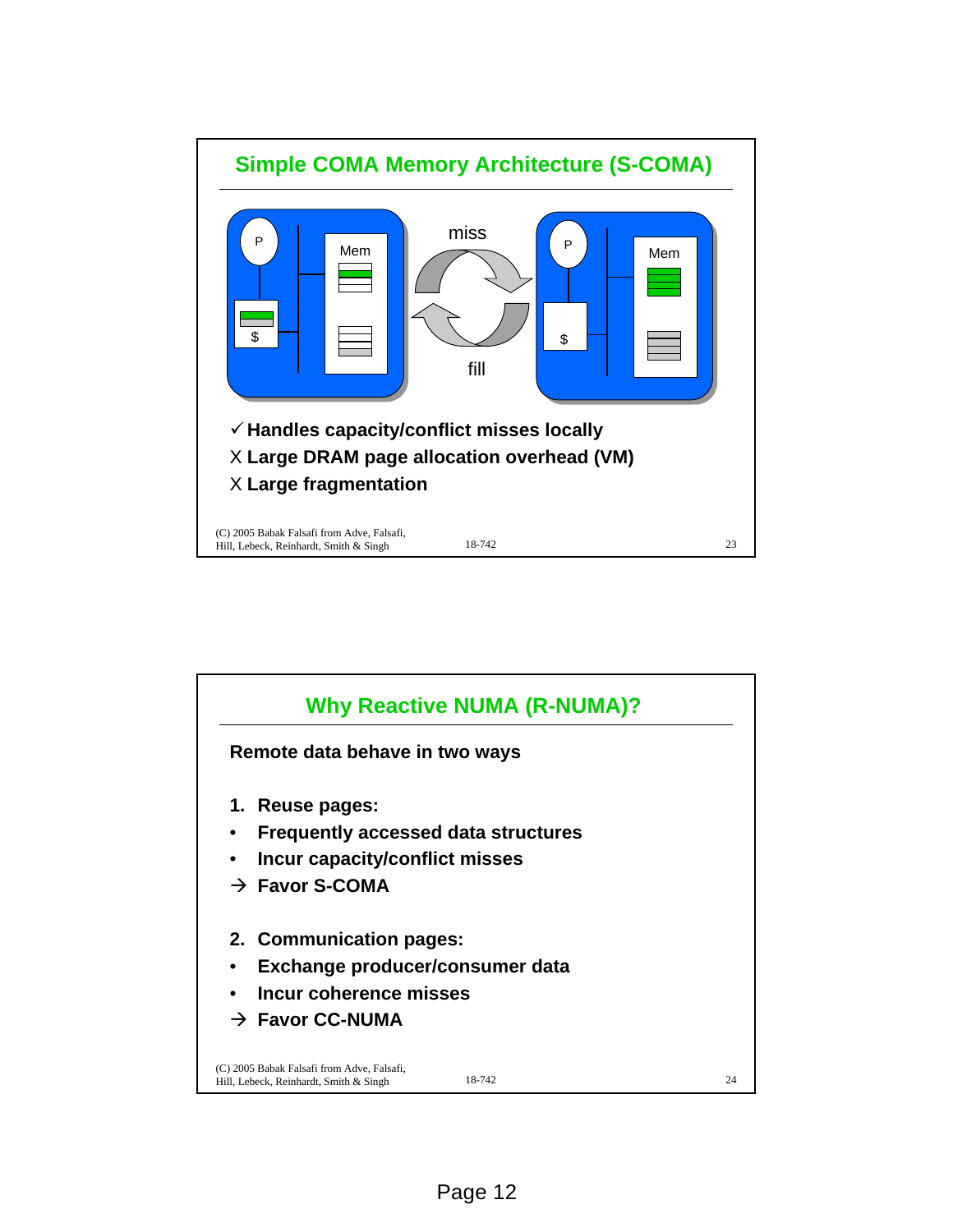

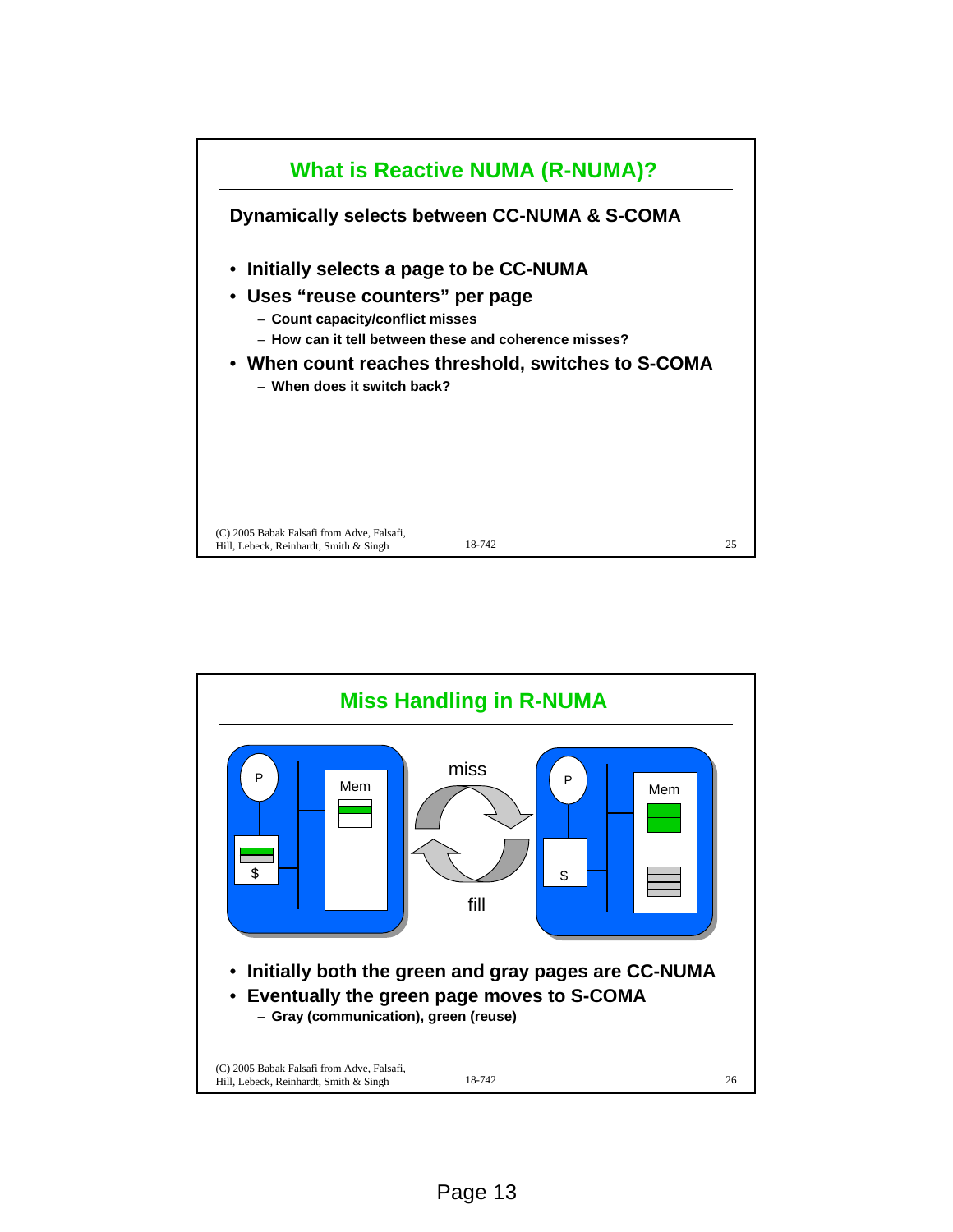